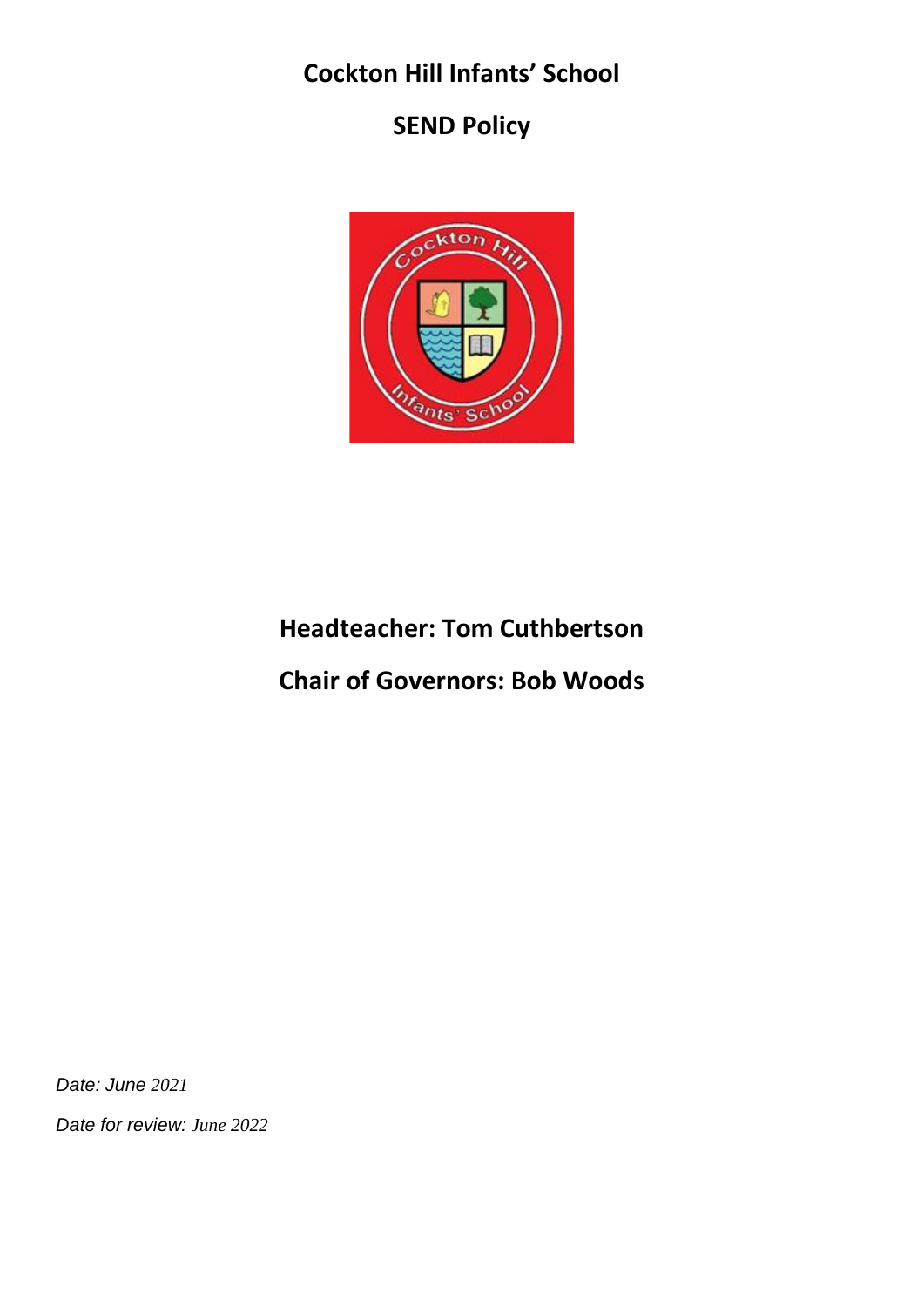# **This policy should be read in conjunction with The Code of Practice, The SEND Information Report and the following:**

- **Equality Objectives;**
- **Accessibility Plan;**
- **Assessment for Learning;**
- **Anti-Bullying Policy;**
- **Medical Needs Policy**

# **Definitions**

# **Definition of Special Educational Needs and Disability (SEND):**

For the purposes of this policy we have used the term Special Educational Needs as defined by the Special Educational Needs and Disability Code of Practice: 0-25 implemented in September 2014.

A child or young person has SEN if they have a learning difficulty or disability which calls for special educational provision to be made for him or her. *(Code of Practice D.F.E. 2014)* 

A child of compulsory school age has a learning difficulty or disability if he or she:

- a) has a significantly greater difficulty in learning than the majority of pupils of the same age; or
- b) has a disability which prevents or hinders him or her from making use of facilities of a kind generally provided for others of the same age in mainstream schools.

Special educational provision which meets the needs of children and young people with SEN includes:

• High quality teaching that is differentiated and personalized to meet the individual needs of the majority of children and young people. Some children and young people need educational provision that is additional to or different from this. This is special provision under Section 21 of the Children and Families Act 2014.

#### **Rationale**

Cockton Hill Infants' School is an inclusive school, catering for a wide range of SEND, including pupils with:

- Communication and interaction needs.
- Cognition and learning needs
- Social, emotional and mental health difficulties
- Sensory or physical needs

Our school welcomes all children and values them as individuals, treating them equally and with respect. We believe that all children have the right to have their own particular needs recognised and addressed in order to achieve success. (RRS Article 23 You have the right to special education and care if you have a disability …) We believe that all teachers are teachers of children with SEN and it is therefore a whole school responsibility to ensure that these children's needs are addressed. Through staff working together as a team, and in partnership with pupils and their parents, we strive to ensure that the following aims are met. We place a great deal of value on the role of the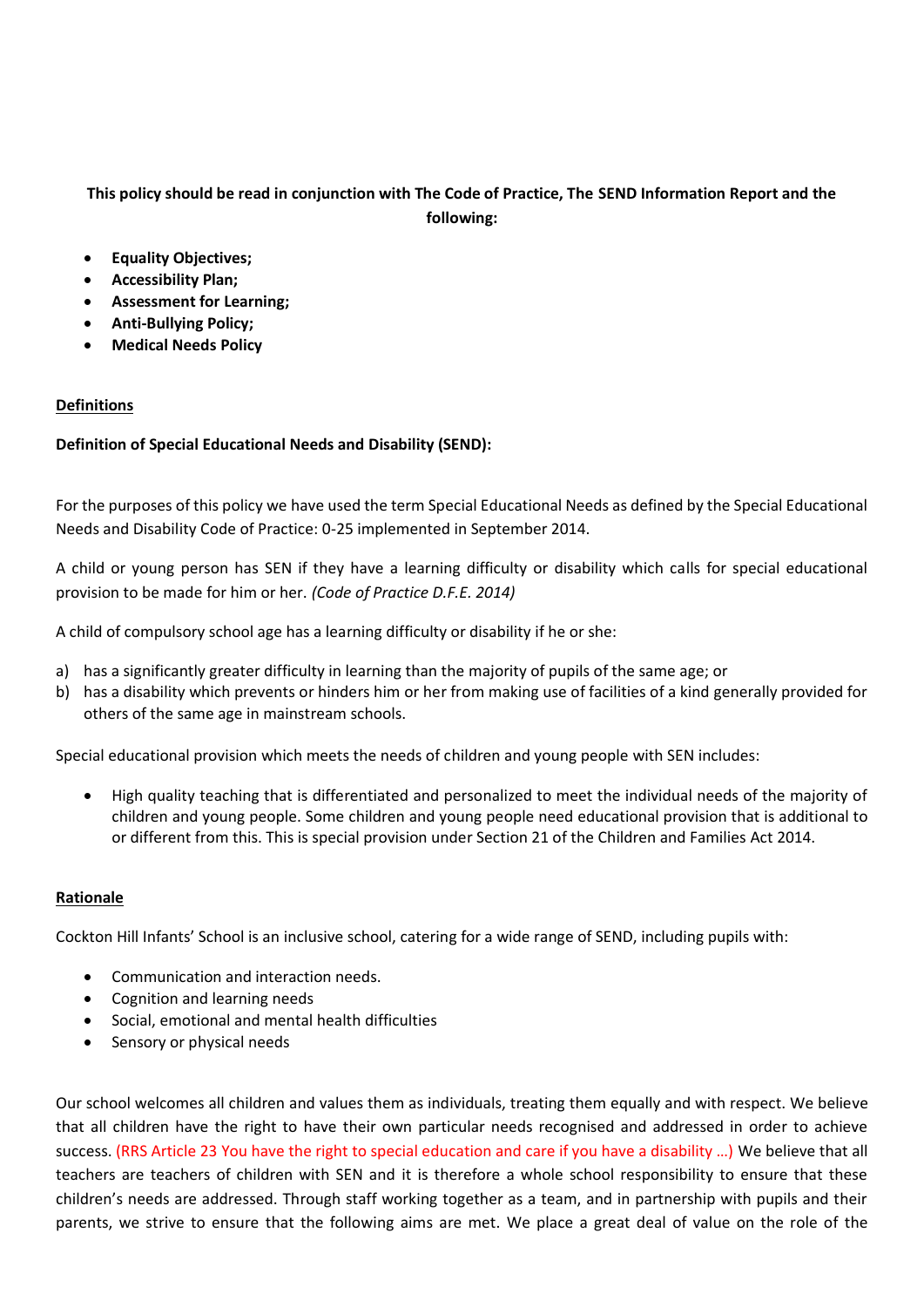parent/carer. We understand that it can be difficult in some cases for parents to deal with the fact that their child has additional needs and we are particularly sensitive in the early stages when a child is first identified. We aim to reassure parents/carers and clarify issues/information for them throughout the SEN process. We recognise that parents hold key information and have knowledge and experience to contribute to the shared view of their child's needs and the best ways of supporting them. All parents of pupils with Special Educational Needs will be treated as partners and supported to play an active and valued role in their pupil's education. We will always keep parents/carers well informed about their child's special needs and invite them to all review meetings.

# **Aims**

- To follow the guidelines set out in the SEN Code of Practice;
- To ensure that all pupils have equal access to a broad, balanced curriculum, which is differentiated to meet individual needs and abilities;
- To identify children with SEN as early as possible and plan a program of support and intervention to address their needs;
- To regularly track the progress of children with SEN through school tracking systems, review meetings, lesson observations and provision maps and support plans;
- To provide good quality and regular training for staff in relevant areas of SEN;
- To evaluate the impact of staff training and provision/intervention programs;
- To develop good relationships with parents/carers to ensure pupils with SEN are supported well both at home and at school;
- To ensure that all staff working with SEN children are clear about their roles;
- To ensure that the SEN budget is used appropriately to fund high quality resources for children with Special Educational Needs.
- To work effectively with a range of other external agencies;
- To make good links with other mainstream primary schools, secondary schools, and special schools.

# **Roles and Responsibilities**

Provision for pupils with special educational needs is a matter for the school as a whole.

# **Governing Body**

The governing body will have the following responsibilities. They will:

- Appoint a governor with specific responsibility for SEN:
- Have regard to the SEND Code of Practice and should oversee the implementation of the reform and provide strategic support to the head teacher
- Publish information on the school's website about the implementation of the governing body's or the proprietor's policy for pupils with SEN.
- Ensure that there is a qualified teacher designated as SENCO.
- Cooperate generally with the local authority including in developing the local offer and when the school is being named in an EHC plan.
- Ensure that arrangements are in place in schools to support pupils at school with medical conditions.
- Publish information about the arrangements for the admission of disabled children, the steps taken to prevent disabled children being treated less favourably than others, the facilities provided to assist access of disabled children, and their accessibility plans.
- Ensure that all governors are aware of the school's SEN provision including the deployment of funding, equipment and personnel.

#### **The Head teacher**

The head teacher will have the following responsibilities. They will:

Take overall responsibility for implementing the code of practice.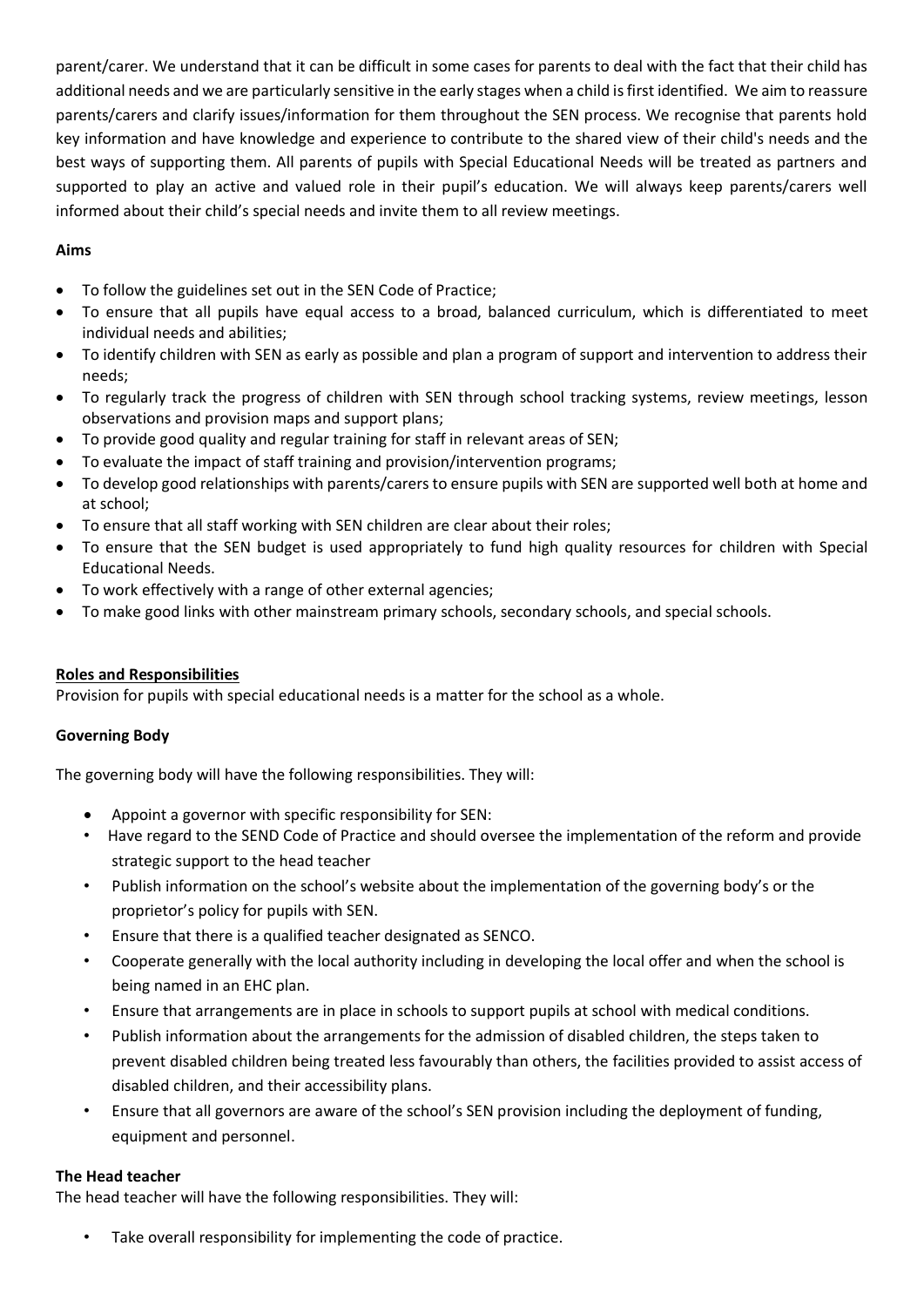- Ensure that the SENCO has adequate time to carry out duties and is able to influence strategic decisions about SEN.
- Ensure the wider school community understands the implications of SEN provision for whole school improvement (from governors to classroom teachers and teaching assistants).
- Put in place arrangements to ensure parents are regularly engaged in discussions about the progress of their child (at least three times a year).
- Ensure a process is in place for involving parents and young people in reviewing provision and planning for those currently on school action/plus and any newly identified pupils with SEN.
- Report to the governing body how resources are deployed to meet provision.

# **The Special Educational Needs Co-ordinator (SENCO)**

In Cockton Hill Infants' School Mrs Jennifer Laycock is the named person whose responsibility is to:

- Oversee day-to-day operation of school's SEN policy;
- Coordinating provision for children with SEN;
- Liaise with designated teacher where a Looked after Child has SEN;
- Overseeing SEN support plans and ensuring teachers and support staff work closely with parents/ carers

to follow a graduated approach to SEN Support;

- Advise on use of delegated budget/ other resources;
- Liaise with parents of children with SEN;
- Maintain links with other education settings and outside agencies;
- Liaise with potential next providers of education;
- Work with head and governors on Equality Act; and
- Ensure that SEN records are up to date.
- Contribute to the in service training of staff

# **Class Teachers**

Class teachers have the following responsibility to:

- Provide 'Quality First Teaching' and a graduated approach of assess, plan, do, review.
- Focus on outcomes for the child: Be clear about the outcome wanted from any SEN support.
- Be responsible for meeting special educational needs: Use the SENCO strategically to support the quality of teaching, evaluate the quality of support and contribute to school improvement.
- Have high aspirations for every pupil: Set clear progress targets for pupils and be clear about how the full range of resources are going to help reach them.
- Work in partnership with pupils and parents/carers in planning and reviewing progress, seek their views and provide regular updates on progress.

# **SEN Support Staff**

Class teachers work with SEN support staff to plan effective provision for pupils with SEN. Effective liaison between support staff and class teachers is essential to ensure planned activities are linked to targets set out in support plans. The support staff are a valuable resource and should be deployed to maximise the positive impact on children with special educational needs.

- LSA/TAs are part of the whole school approach to SEN working in partnership with the class teacher and the SENCO to deliver pupil progress and to narrow gaps in performance.
- The support they give should be focused on the achievement of specific outcomes within the graduated approach to SEN support agreed with parents in the context of high quality teaching overall.
- LSA/TAs can be part of a package of support for the individual child but should never be a substitute for the teacher's involvement with that child.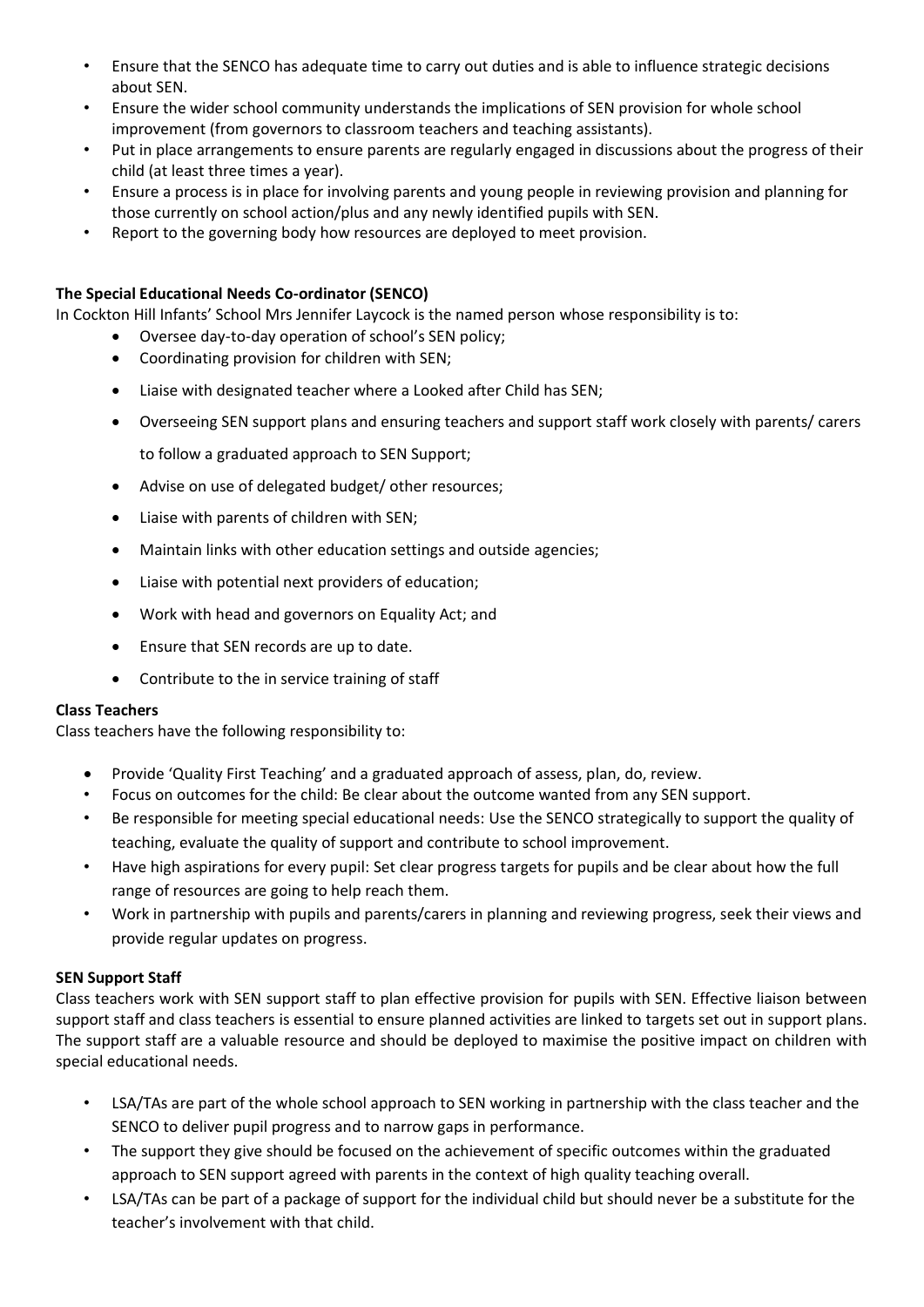#### **Identification of SEN**

Through their discussions, observations, assessments and data analysis the SENCOs, class teachers, key workers and support staff will identify any children who appear to have SEN. Children with SEN may also be identified by outside agencies and organisations. Parents and carers may also inform the SENCOs or teaching staff of any concerns and possible Special Educational Needs. When a child is identified as having SEN they will be placed on the SEN register as SEN Support.

#### **SEN Support**

When a class teacher or the SENCOs identify a child with Special Educational Needs, the class teacher will provide interventions through 'Quality First Teaching' that are additional to those provided as part of the school's usual differentiated curriculum. The triggers for SEN support are that, despite receiving quality first teaching the child:

- Continues to make little or no progress in specific areas over a long period;
- Continues working at National Curriculum levels substantially below that expected of children of a similar age;
- Continues to have difficulty in developing literacy and mathematics skills;
- Has emotional difficulties which substantially and regularly interfere with the child's own learning or that of the class group.
- Has sensory or physical needs, and requires additional specialist equipment or regular advice or visits by a specialist service;
- Has ongoing communication or interaction difficulties that impede the development of social relationships and cause substantial barriers to learning.

If necessary the SENCO, in partnership with parents and the child, may refer to outside agencies such as Educational Psychology or Specialist Support Teams for additional support.

#### **Referral for Education, Health and Care Assessment**

Where, despite the school having taken relevant and purposeful action to identify, assess and meet the SEN of a child, or the child has not made expected progress the school or parents should consider requesting an Education, Health and Care Assessment. To inform this decision the local authority will expect to see evidence of action taken by the school. These include:

- Records of regular interventions, strategies, reviews and their outcomes;
- The pupil's health including the child's medical history where relevant;
- Early Learning Goals and National Curriculum levels of attainment in literacy and mathematics;
- Educational and other assessments, for example from an advisory specialist support teacher or an educational psychologist;
- Views of the parents and of the child;
- Involvement of other professionals such as health, social services or education welfare service.
- Costed provision maps

Parents or school are the only partner who can request an Education, Health and Care Assessment.

# **Education, Health and Care Plan (EHCP)**

An EHCP includes the following and will be reviewed annually:

- The pupil's name, address and date of birth;
- Details of all of the pupils special needs, including health needs;
- Identification of the special educational provision necessary to meet the pupil Special Educational Needs;
- Short term targets for the child to work towards;
- Identification of the type and name of the school where the provision is to be made;
- Relevant non-educational needs of the child;
- Information on non-educational provision;
- Reports and views of any other specialist involvement.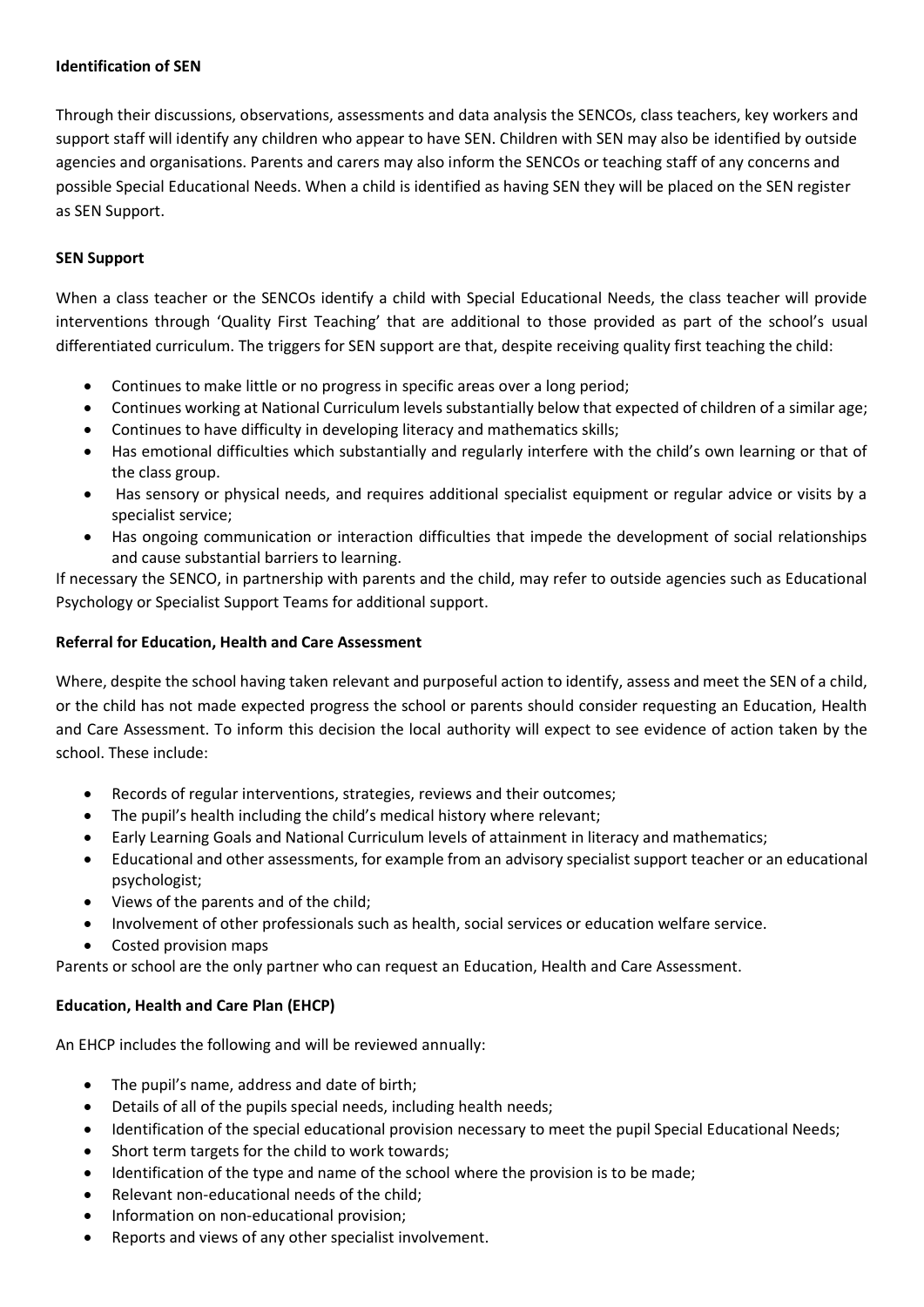All children with EHCP will have short-term targets set for them that have been established after consultation with parents, and the child. An EHCP will be reviewed annually and will last until the child is 25, or all targets are met.

# **Recording SEN**

Records are kept on all children with SEN, detailing steps taken to support them. Record files are kept by the SENCO

#### **SEN Register**

This is a file kept by the SENCO. It indicates which children have SEN and what stage they are at. The SENCO maintains the Register as a working document. The Register will state the following:

- Child's name;
- Date of Birth;
- Details of SEN;
- Involvement of outside agencies;

#### **Medical Register**

The head teacher maintains a copy of the Medical Register as the responsible person. Copies will be kept in the school office, easily accessible by first aiders and are available in other areas throughout school. The Medical Register may be amended throughout the year by the class teacher following consultation with their team leader. The SENCOs will become involved should a child's medical attention present a barrier to their learning.

**Pupil Files** are kept up to date by the SENCO.

**Class Teachers** will keep copies of support plans for reference and amending in their short term planning files

**Transfer of Information** will be the responsibility of the SENCO

#### **Annual Reviews**

It is a statutory requirement for children with an EHCP to have an Annual Review. At Cockton Hill Infants' School we hold annual reviews for children with an EHCP and termly reviews for those on SEN support. Parents/carers and other agencies, where appropriate, are invited to these. Some reviews are part of the Parent/Teacher evenings in the Autumn and Summer Terms. During these reviews, feedback is given about a child's progress and new targets are agreed where necessary.

#### **Staff Training**

The school makes an annual audit of training needs for all staff taking into account school priorities as well as personal and professional development. The school is allocated funding from the Standards Fund each year which it may use to meet identified needs. Particular support will be given to Newly Qualified Teachers and other new members of staff.

#### **Policy Evaluation**

The implementation of this policy will be monitored by the head teacher and SENCO. It will be reviewed annually.

When reviewing the success of this policy we will take into account: